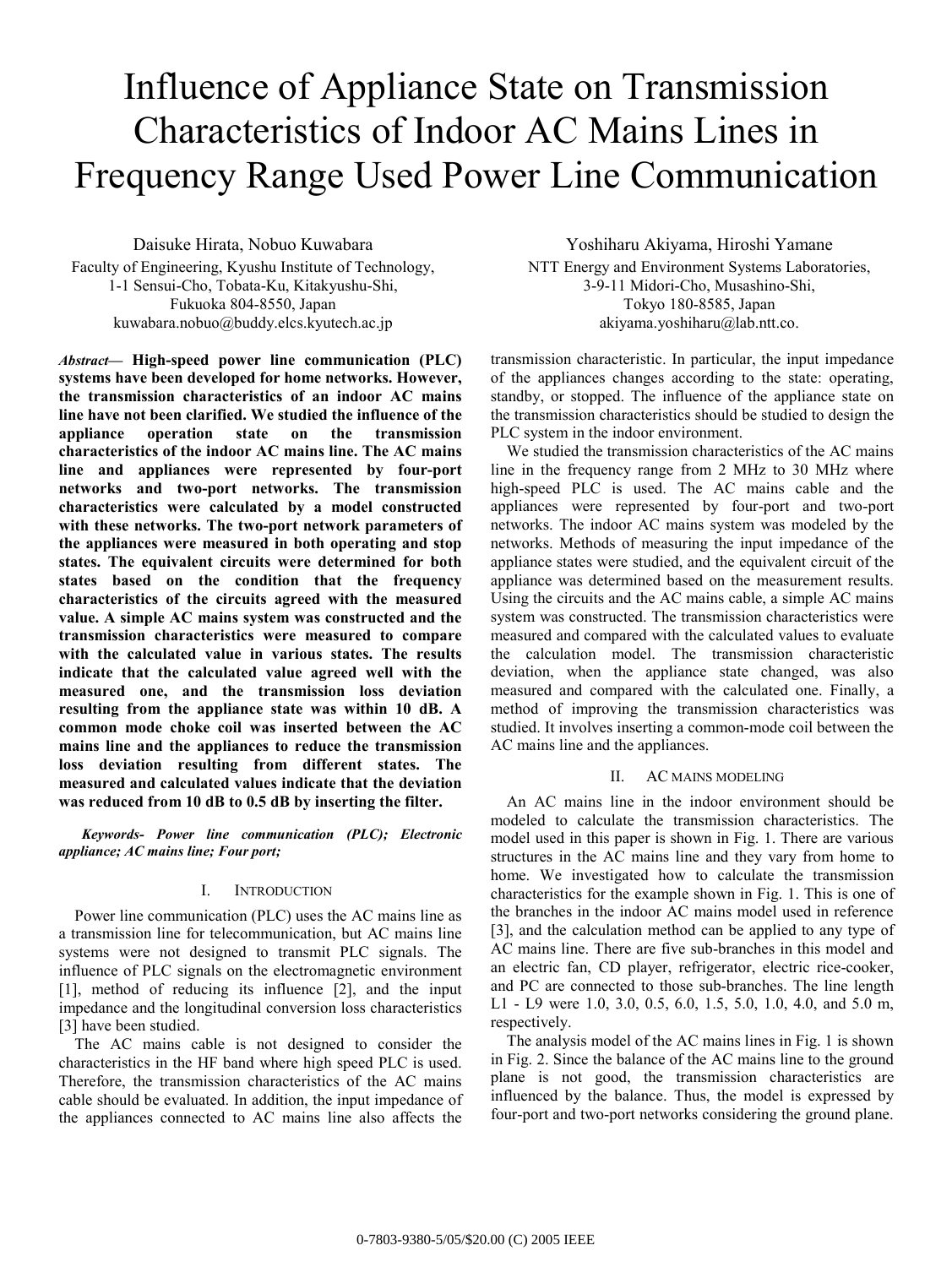In Fig. 2, Famn is a two-port network representing the input impedance of the public AC mains line and  $F_{Li}$  (i=1-9) are four-port networks presenting AC mains cable with a ground plane.  $F_{fa}$ ,  $F_{rf}$ ,  $F_{cd}$ ,  $F_{rc}$ , and  $F_{pc}$  are two-port networks presenting an electric fan, a refrigerator, a CD player, a ricecooker, and a PC, respectively. F<sub>balun</sub> represents a PLC modem.



Figure 2. Analysis model of AC mains line presented by four-port and twoport networks

## III. ANALYSIS METHOD OF TRANSMISSION CHARACTERISTICS

When the analysis model in Fig. 2 is expressed by Fmatrices, the total F-matrix between baluns in Fig. 2 is obtained by the matrix transformation described in [3]. It is given by

$$
F_{TOTAL} = F_{b1} \cdot F_{b2} \cdot F_{L3} \cdot F_{b4} \cdot F_{L5} \cdot F_{b6} \cdot F_{L7} \cdot F_{b8} \cdot F_{b9} \tag{1}
$$

where,  $F_{b'1}$ ,  $F_{b2}$ ,  $F_{b4}$ ,  $F_{b6}$ ,  $F_{b8}$ , and  $F_{b9}$  are four-port matrix representing  $F_{\text{amn}}$ ,  $F_{\text{fa}}$  plus  $F_{\text{L2}}$ ,  $F_{\text{cd}}$  plus  $F_{\text{L4}}$ ,  $F_{\text{rf}}$  plus  $F_{\text{L6}}$ ,  $F_{\text{rc}}$  plus  $F_{LS}$ , and  $F_{pc}$ , respectively. These F-matrices can be obtained by the procedure given in reference [3].



Figure 3. Network after the transformation

In this paper, a PLC modem represented by a balun because most telecommunication ports of the modem use a balun. When we consider a balun with a ground plane, it can be represented by a three-port network. The three-port network can be converted to a four-port network by assuming that the balun is well balanced [4]. Thus the model in Fig. 2 can be represented by the simple model shown in Fig. 3.

The PLC system uses a differential mode signal. From Fig. 3, the differential-mode input voltage  $V_{\text{Din}}$  and output voltage  $V<sub>Dout</sub>$  are defined as

$$
\begin{cases}\nV_{Din} = V_{i1} - V_{i2} \\
V_{Dout} = V_{o1} - V_{o2}\n\end{cases}
$$
\n(2)

Therefore, the transmission characteristic S21 is given by

$$
S21 = 20 \log_{10} \left| \frac{V_{Dout}}{V_{Din}} \right| \quad [dB] \tag{3}
$$

The matrix  $F_x$  is defined by

$$
\begin{bmatrix} F_x \end{bmatrix} = \begin{bmatrix} F_{\text{TOTAL}} \end{bmatrix} \begin{bmatrix} F_{\text{balum2}} \end{bmatrix} = \begin{bmatrix} F_{11} & F_{12} & F_{13} & F_{14} \\ F_{21} & F_{22} & F_{23} & F_{24} \\ F_{31} & F_{32} & F_{33} & F_{34} \\ F_{41} & F_{42} & F_{43} & F_{44} \end{bmatrix}
$$
 (4)

The output currents  $I_{o1}$  and  $I_{o2}$  are zero as shown in Fig. 3. The relation between input voltage and current is given by

$$
\begin{bmatrix} V_{i1} \\ V_{i2} \\ I_{i1} \\ I_{i2} \end{bmatrix} = \begin{bmatrix} F_{11} & F_{12} & F_{13} & F_{14} \\ F_{21} & F_{22} & F_{23} & F_{24} \\ F_{31} & F_{32} & F_{33} & F_{34} \\ F_{41} & F_{42} & F_{43} & F_{44} \end{bmatrix} \begin{bmatrix} V_{o1} \\ V_{o2} \\ 0 \\ 0 \end{bmatrix}
$$
 (5)

From Eq. (5), the input current is

$$
\begin{cases}\nI_{i1} = F_{31}V_{o1} + F_{32}V_{o2} \\
I_{i2} = F_{41}V_{o1} + F_{42}V_{o2}\n\end{cases}
$$
\n(6)

When the balun is well balanced, we can assume  $I_{i1} = I_{i2}$ . Then we can get

$$
V_{o1} = -\frac{F_{32} + F_{42}}{F_{31} + F_{41}} V_{o2}
$$
 (7)

From Eqs. (2), (3), (5), and (6), S21 is given by

$$
S21 = 20 \log_{10} \left| \frac{V_{o1} - V_{o2}}{V_{i1} - V_{i2}} \right|
$$
  
= 20 log<sub>10</sub>  $\left| \frac{(F_{31} + F_{41}) + (F_{32} + F_{42})}{(F_{11} - F_{21})(F_{32} + F_{42}) - (F_{12} - F_{22})(F_{31} + F_{41})} \right|$  (8)

When the baluns are placed at the midpoint of the network in Fig. 2, we can rearrange them as baluns placed at both ends of the network by matrix conversion [3]. S21 can be calculated from the rearranged network by the same process as presented above.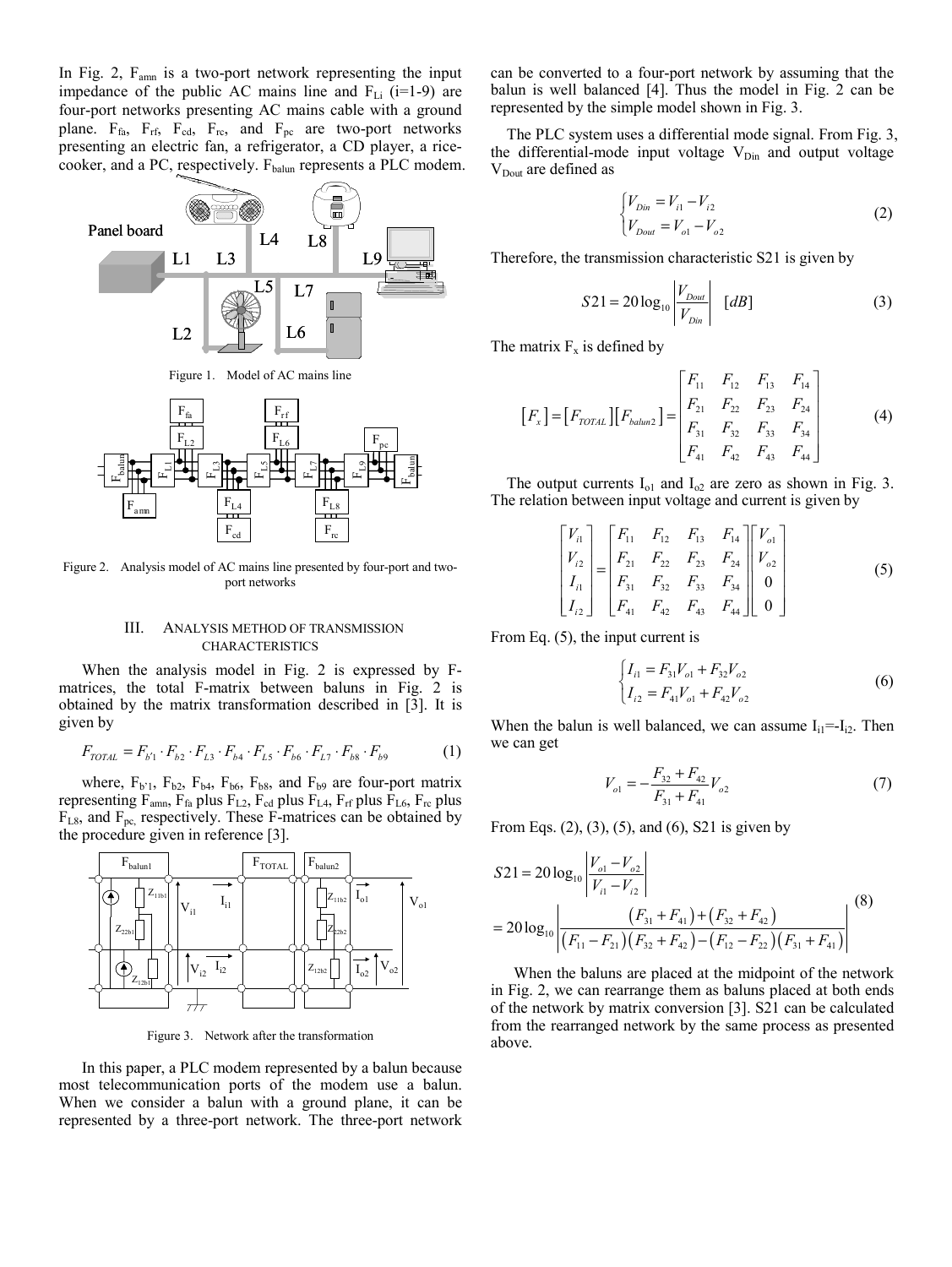### IV. DETERMINING METHOD OF FOR-PORT F-MATRIX

The F-matrix parameters should be determined to calculate the transmission characteristics. These values are determined from theory and measurement. The method of determining these parameters is described in this section.

## *1) Input impedance of public AC mains line*

The configuration of the public AC mains line varies from country to country. In Japan, the line is constructed with two or three wires and a neutral line is not included. One wire of the line is grounded at the transformer on the pole. Therefore, the line is unbalanced at low frequency. It is desirable to use a public AC mains line model for determined the F-matrix parameter, but it has not been presented. An artificial mains network (AMN) is used as the model of the AC mains line to measure the emission appearing at the AC mains port of the appliances [5]. However, this is determined based on the AC mains lines in foreign countries, and it is for a balanced network. The investigation results indicated that the longitudinal conversion loss, which was a parameter presenting the balance to the ground plane, was larger than 20 dB when frequency was more than 2 MHz [3]. Therefore, we used AMN as the model of the public AC mains line. The F-matrix parameters were determined from the AMN circuit.

#### *2) Power lines*

The calculation method of the F-matrix parameters of the indoor AC mains line has been presented [3]. We used these results. For the calculation, the resistance and inductance per unit length were calculated by using the theory, and the capacitance per unit length was obtained by the numerical analysis, the conductance per unit length was used for the measurement value.

# *3) Balun*

The F-matrix parameters of the balun were determined from the three-port S-parameters. The method of determining the F-matrix parameters is described in reference [4].



Figure 4. Measurement system of electronic appliance

# *4) Electronic appliances*

# *a) Input impedance of electronic appliances*

The input impedance of electronic appliance changes depending on the state: operating, standby, and stopped. It is considered that the change in impedance affects the transmission characteristics. Therefore, the input impedance should be measured in several states.

It is difficult to measure the input impedance in the operating state because the input impedance of the AC mains line affects the measured results. An AMN is employed to stabilize the input impedance of the AC mains line. The setup for measuring the input impedance is shown in Fig. 4. The appliance is connected to the equipment under test (EUT) port of the AMN, and the S-parameters are measured at the test port. The Fmatrix parameters are obtained from the S-parameters. The Fmatrix of the EUT  $[F_{EUT}]$  is given by

$$
\left[F_{EUT}\right] = \left[F_{AMN}\right]^{-1}\left[F_m\right] \tag{9}
$$

In Eq.  $(9)$ ,  $[F<sub>AMN</sub>]$  is the four-port F-matrix representing the network between the test port and the EUT port of the AMN. The parameters can be obtained by measurement according to reference [6]. From the F-matrix, the  $\Delta$  type equivalent circuit is obtained, and the impedances constructed with the ∆-circuit is given by

$$
\begin{cases}\nZ_1 = B_{EUT} \\
Z_2 = B_{EUT} / (A_{EUT} - 1) \\
Z_3 = B_{EUT} / (D_{EUT} - 1)\n\end{cases}
$$
\n(10)

where  $A_{\text{EUT}}$ ,  $B_{\text{EUT}}$ , and  $D_{\text{EUT}}$  are the two-port F-matrix parameters of the appliance, and  $Z_1$ ,  $Z_2$ , and  $Z_3$  are the impedances shown in Fig. 4.

Examples of the measured input impedance are shown in Figs 5 and 6. Two states, where EUT was operating and stopped, were selected for the experiment. Figure 5 shows the absolute value of the impedance  $Z_1$  for the CD player. This shows that the absolute value of the impedance did not change when the state changed. The investigation indicated that other impedances  $Z_2$  and  $Z_3$  did not change. This might be because the EMI filter inserted at the AC mains port suppressed the impedance change.



Figure 5. Example of measured input impedance (CD player)

Figure 6 shows the input impedance of the electric fan. In this case, the absolute value of  $Z_1$  changed when the state changed. This might be because the load of the fan was directly connected to the AC mains port because  $Z_1$  decreased when the state changed from stopped to operating. However, the  $Z_2$  and  $Z_3$  values did not change when the state changed. This means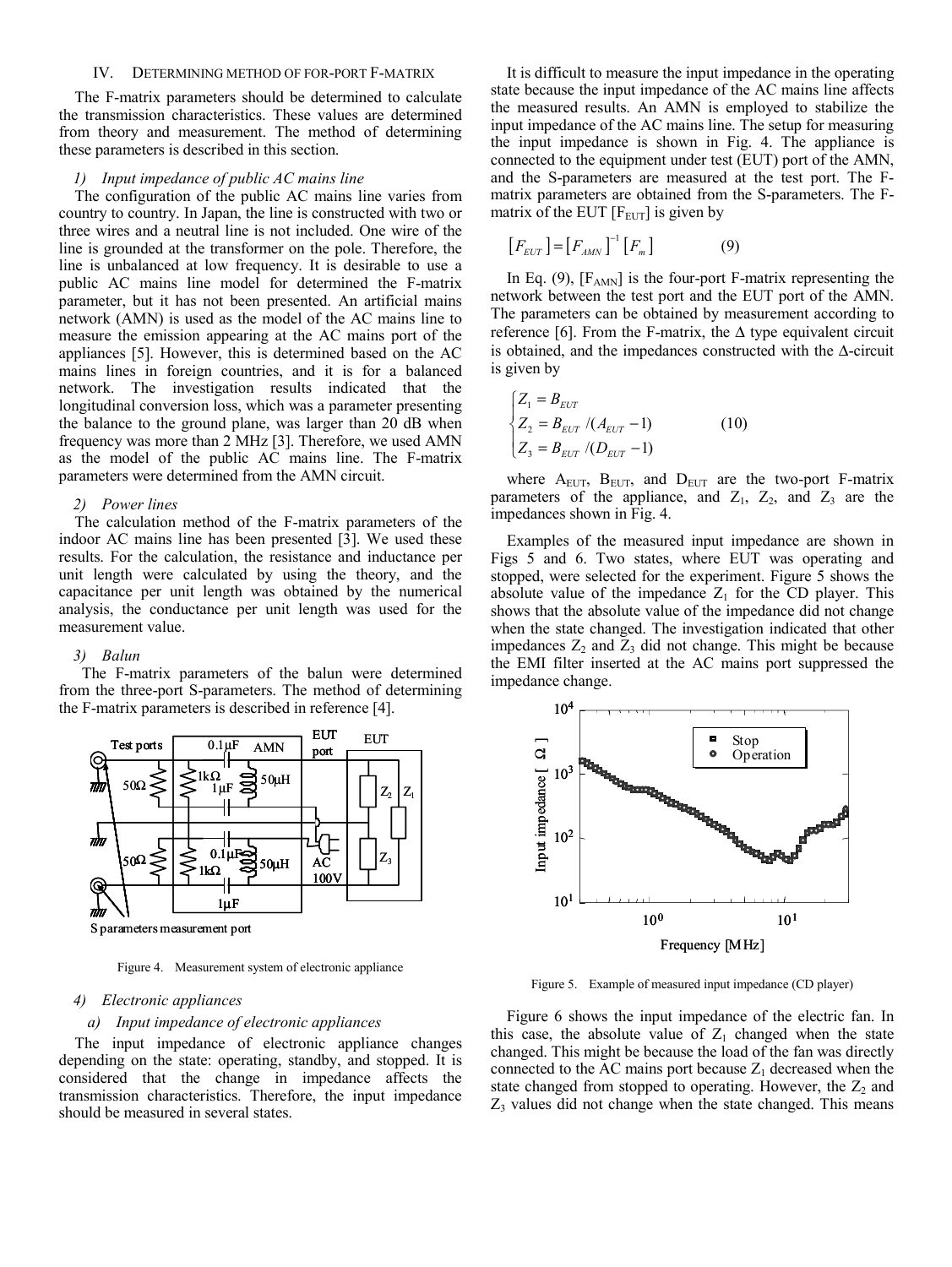that the electrical circuit in the appliances was isolated from the ground.



Figure 6. Example of measured input impedance (electric fan)

The five types of appliances shown in Fig. 1 were evaluated. The results indicate that the electric fan and rice-cooker changed impedance  $Z_1$  depending on the state, and the refrigerator, CD player, and PC did not change impedance.

# *b) Equivalent circuit of electronic appliances*

The equivalent circuit is important for investigating why the input impedance changes. Moreover, it can be used in the experiment for investigating the influence of the appliance state because it is difficult to measure the transmission characteristics when the AC mains power is supplied to appliances.



Figure 7. Comparison ofs measured and calculated values

The LCR parameters of the circuit were determined using a circuit simulator, SPICE, so the frequency characteristics of each impedance agreed with those of the measured value. Figure 7 shows the frequency characteristics of the equivalent circuit of the electric fan. The vertical axis indicates the absolute value of the impedance  $Z_1$ . In this figure, white circles and squares represent measured values. The dotted line is the frequency characteristics of the equivalent circuit shown in Fig. 8. This shows that the frequency characteristics of the equivalent circuit is almost agree with the measured value. This means that the equivalent circuit in Fig. 8 is appropriate for representing the appliances.

As shown in Fig. 8, the circuit presenting  $Z_1$  changes when the appliance state change. This means that the load of the appliance appears directly at the AC mains ports when the appliance operates.

By a similar process, the equivalent circuits of the appliances in Fig. 1 were obtained. One type of circuit was obtained for the refrigerator, CD player, and PC because the input impedances of these appliances did not change with appliance state. Two types of circuits were obtained for the electric fan and the rice-cooker because the input impedances of these appliances changed with the state.

To determine  $F_{b2}$ ,  $F_{b4}$ ,  $F_{b6}$ ,  $F_{b8}$ , and  $F_{b9}$  in Eq. (1), the fourport matrix of the appliance is needed. Using the equivalent circuit shown in Figs. 4 and 8, the four-port matrices of the appliances were obtained by the procedure described in reference [3].



Figure 8. Equivalent circuit of electric fan

#### V. EVALUATION OF ANALYSIS MODEL

# *1) Measurement method*

The indoor AC mains line in Fig 1 was constructed in a semi-anechoic chamber and the transmission characteristics were measured to evaluate the analysis model in Fig. 2.

The experimental setup is shown in Fig. 9. The appliances in Fig. 1 were replaced by artificial equipment designed from the equivalent circuit which was determined by the process presented in the previous section. Examples of the frequency characteristics are shown in Fig. 7. The solid line shows the impedance  $Z_1$  of the artificial equipment. This shows that the frequency characteristics of the artificial equipment agree with the measurement value. This means that the artificial equipment is appropriate to use in this investigation.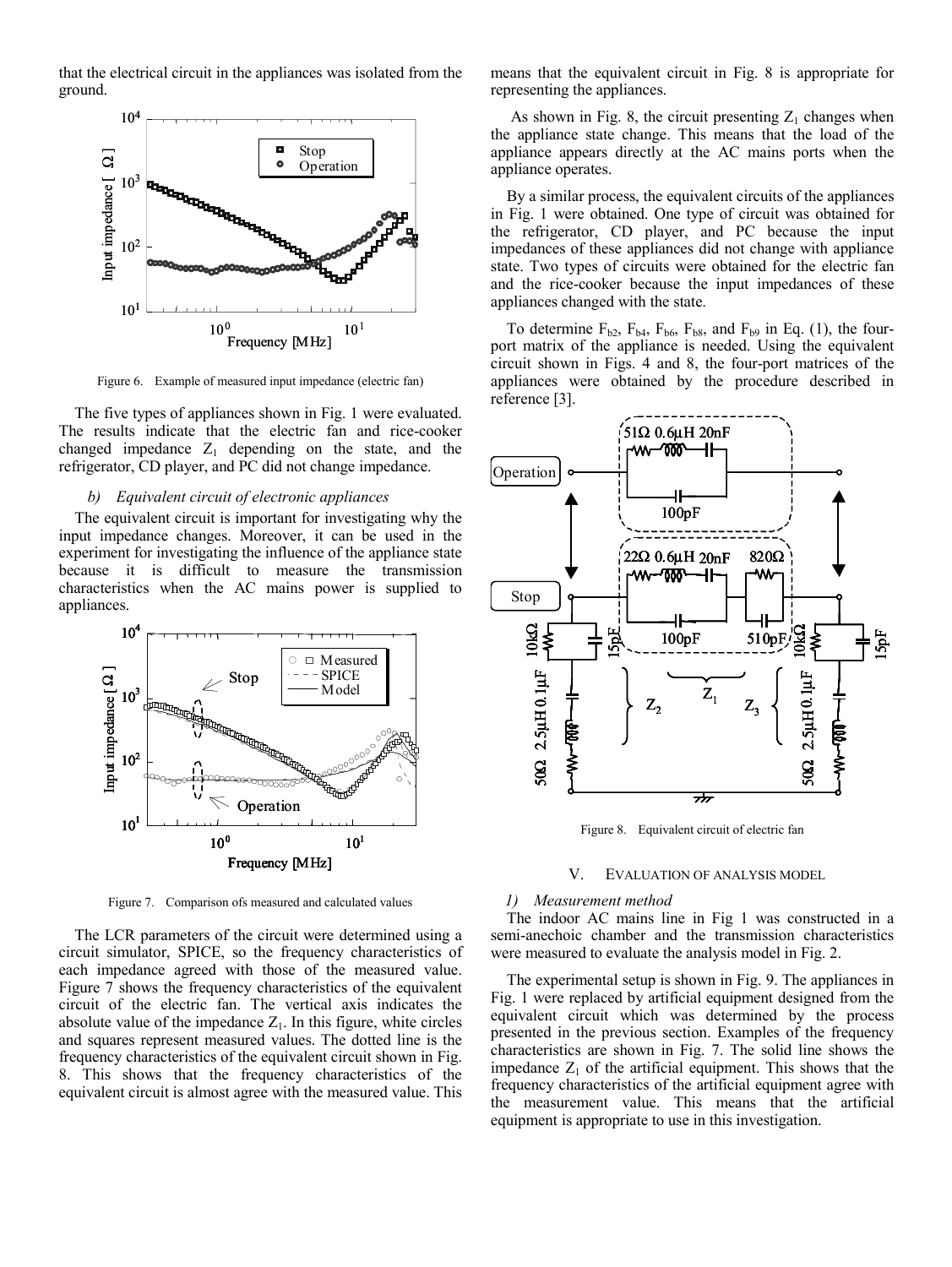A VVF cable (PVC-insulated PVC sheathed flat type cable) was placed 5 cm above the reference ground plane. S21 between baluns was measured as a transmission characteristic by a network analyzer. The artificial equipment representing the electric fan and the rice-cooker was changed when we measured the characteristics for the operating state.



Figure 9. Experimental set-up for measuring S21

# *2) Measurement result*

The measured and calculated values of S21 are shown in Fig. 10. In the calculation, the model shown in Fig. 2 and the Fmatrix parameters obtained in the previous section were used. The artificial equipment was used to calculate the F-matrix parameters of the appliance. In Fig. 10, white circles show the measured values and the solid line shows calculated values. The calculated values are almost agree with the measured values, and the deviation was within 5 dB below 10 MHz. This means that the calculation model in Fig. 2 is applicable for calculating the transmission characteristics in the AC mains line.



Figure 10. Measurement and calculated values of S21 from AMN to PC when all appliances are Operating

This also shows that S21 changed from -5 dB to -40 dB in this frequency range. Although this change is significant compared with the UTP cable, the PLC system can be operated in this environment because it employs OFDM. However, the transmission characteristics need to be estimated to maintain the telecommunication quality.

S21 calculated when the state of the electric fan and ricecooker changed, is shown in Fig. 11. The circles and solid line indicate the mean value of the measured and calculated values and the dotted lines are the standard deviation of the calculated values. This shows that the maximum deviation was 10 dB when the state of these appliances changed. The method should be considered to reduce the deviation.



Figure 11. S21 when the state of appliance changes

# *3) Improvent of transmission characteristics change*

Since the PLC system uses the existing AC mains line, there could be equipment whose input impedance changes significantly depending on its state. An investigation is needed to develop a method of improving the transmission characteristics.

The refrigerator, CD player, and PC did not change the input impedance with appliance state. We think this is because the EMI filter reduced the impedance change. This suggests that one method of reducing the deviation is to insert a commonmode choke coil between the AC mains line and the appliances because such coil is typically used as a filter at the AC mains port. We investigated the improvement achieved by using a common-mode choke coil.

The configuration of the coil is shown in Fig. 12. The coil should isolate both common-mode and differential-mode disturbances. The coil in Fig. 12 reduces the common-mode disturbance, and the capacitance and the coil reduce the differential-mode disturbance.



Figure 12. Circuit of power line filter

The insertion loss is shown in Fig. 13. The differential-mode insertion loss was measured by inserting the coil between the baluns whose impedance at the balanced port was 100  $\Omega$ , and